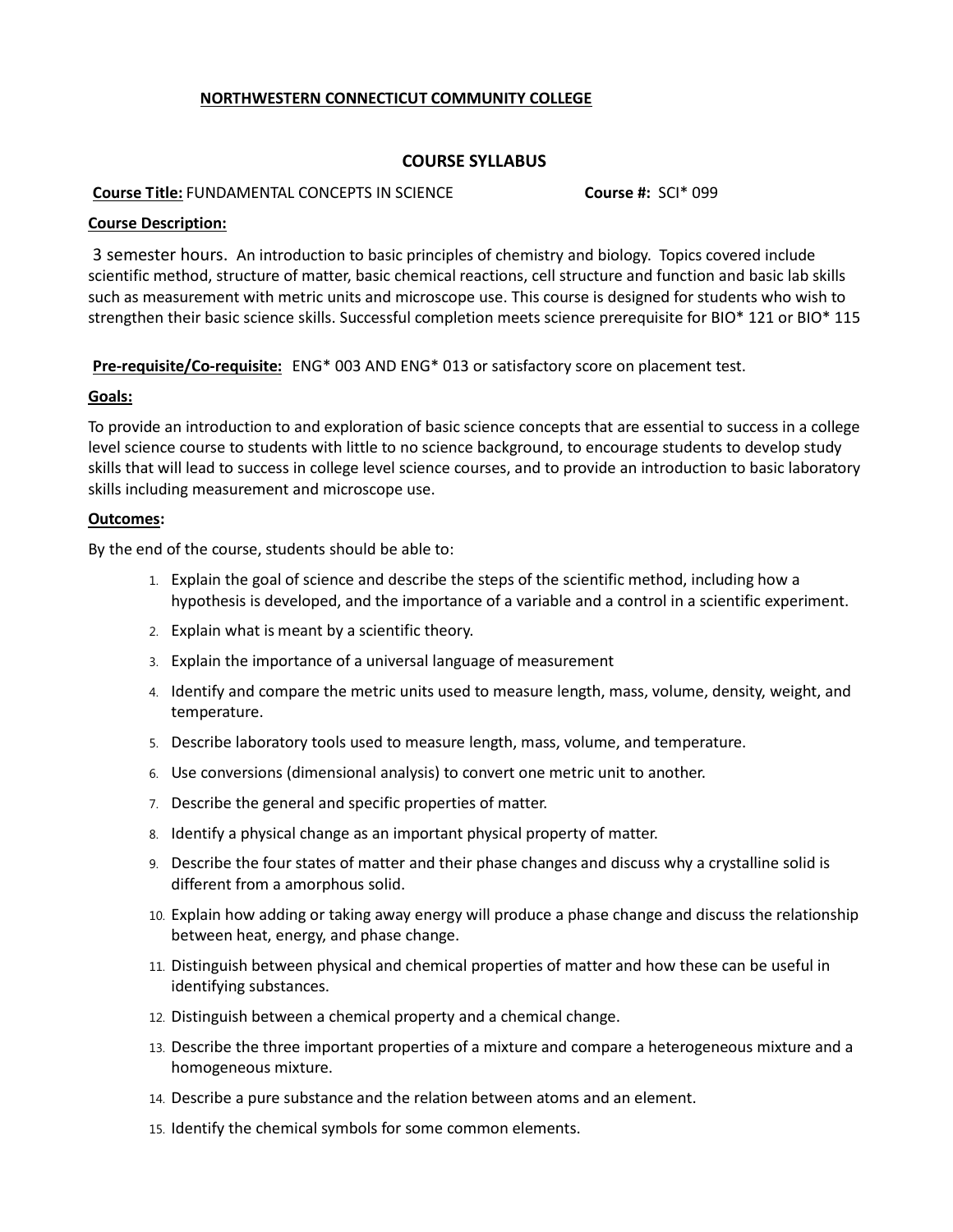- 16. Describe how a compound differs from an element.
- 17. Explain how a molecule is represented.
- 18. Describe how the atomic model has changed over time and explain the structure of the atom
- 19. including the properties of the three main subatomic particles.
- 20. Explain what is meant by isotopes of an element.
- 21. Describe chemical bonding in terms of an atom's electron arrangement.
- 22. Define energy level.
- 23. Describe the result of ionic bonding between elements as a regular pattern of ions.
- 24. When presented with a choice, predict which atoms are most likely to engage in covalent bonding.
- 25. Construct an electron-dot diagram for a covalently bonded molecule.
- 26. Describe the characteristics of chemical reactions.
- 27. Explain that a chemical reaction is accompanied by a change in properties and a change in energy of the substances involved in the reactions.
- 28. Explain how a substance's capacity to react is related to the arrangement of valence electrons.
- 29. Discuss how chemical equations are used to describe chemical reactions, explain how it illustrates the law of conservation of mass, and be able to balance that equation.
- 30. Describe and cite examples of synthesis, decomposition, single-replacement, and doublereplacement reactions.
- 31. Define solution and name the two components of solutions.
- 32. State the properties of acids and bases, the use of indicators, and the nature of neutralization reactions.
- 33. Diagram the structural formulas of simple organic compounds and their isomers.
- 34. Define the term "organic" in terms of chemistry.
- 35. Discuss why carbon is such a versatile element.
- 36. Name the 4 classes of macromolecules found in living things. Give an example of each.
- 37. List the characteristics, organization, and needs of autotrophs and heterotrophs.
- 38. Describe the processes involved in metabolism.
- 39. State the three basic concepts included in the cell theory, what scientists were involved with its development, and the importance of the microscope.
- 40. Name the various organelles of both plant and animal cells and describe the function of each.
- 41. Discuss the processes of diffusion, osmosis, passive transport, and active transport.
- 42. Describe the phases of the cell cycle and the events that occur during mitosis and meiosis.
- 43. Name the reactants and products and describe the process and importance of photosynthesis and respiration.
- 44. Define genetics, heredity, and relate the work of Gregor Mendel to the development of the laws of genetics.
- 45. Define dominant, recessive, phenotypes, genotypes, hybrids, true-breeding, incomplete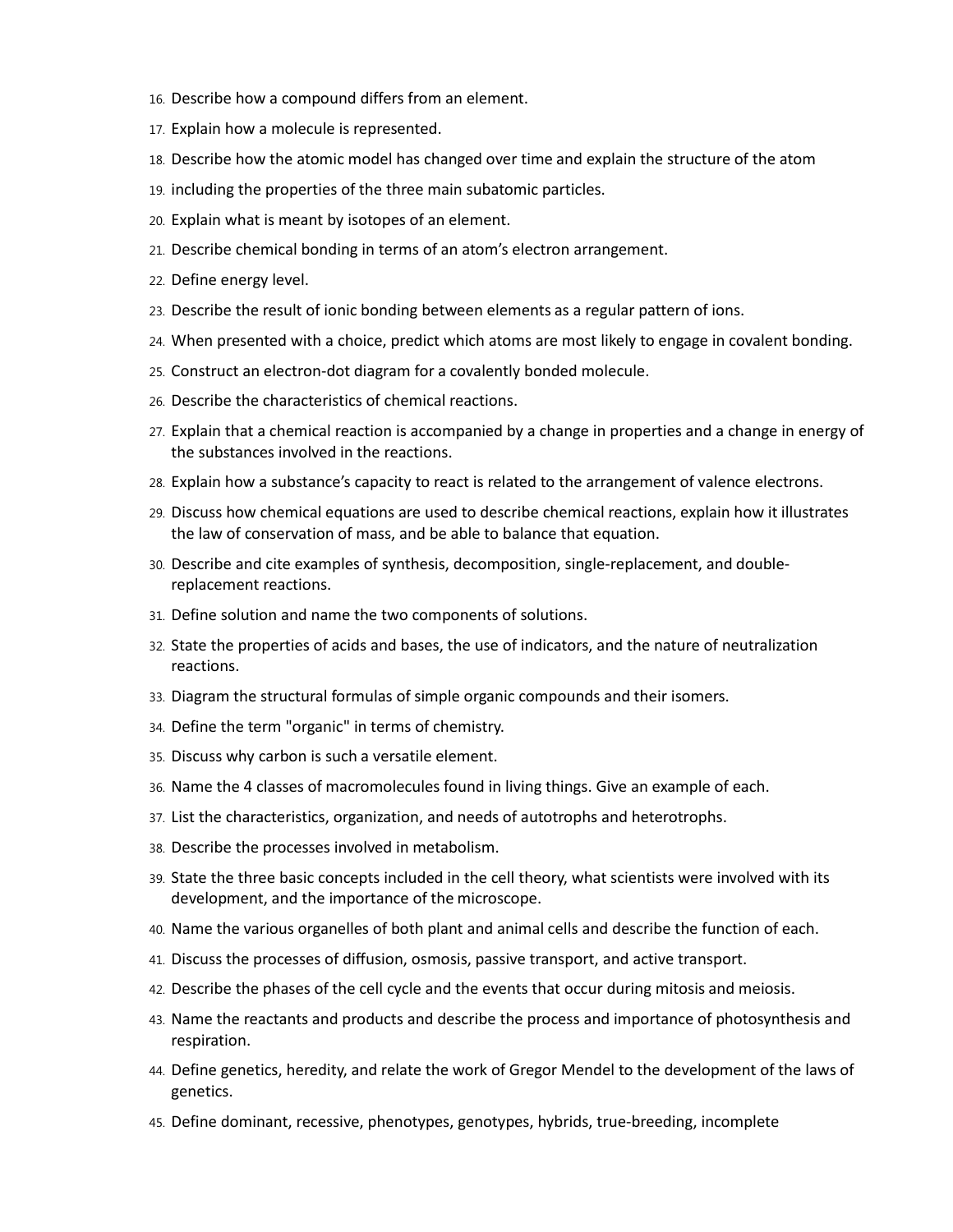dominance, co-dominance, selective breeding, hybridization, and inbreeding.

- 46. Explain the laws of segregation and independent assortment.
- 47. Explain how probability can be used to predict the results of genetic crosses and describe a Punnett square.
- 48. Explain the chromosome theory of heredity and name the primary components of a DNA molecule, its structure, how DNA is replicated, and the role of DNA in protein synthesis. [Soft Break]

# 49. **College Policies**

50.

51. **Plagiarism:** Plagiarism and Academic Dishonesty are not tolerated at Northwestern Connecticut Community College. Violators of this policy will be subject to sanctions ranging from failure of the assignment (receiving a zero), failing the course, being removed/expelled from the program and/or the College. Please refer to your "Student Handbook" under "Policy on Student Rights," the Section entitled "Student Discipline," or the College catalog for additional information.

52.

53. **Americans with Disabilities Act (ADA):** The College will make reasonable accommodations for persons with documented learning, physical, or psychiatric disabilities. Students should notify Dr. Christine Woodcock, the Counselor for Students with Disabilities. She is located at Green Woods Hall, in the Center for Student Development. Her phone number is 860-738- 6318 and her email is [cwoodcock@nwcc.edu.](mailto:cwoodcock@nwcc.edu)

54.

55. **School Cancellations:** If snowy or icy driving conditions cause the postponement or cancellation of classes, announcements will be made on local radio and television stations and posted on the College's website at [www.nwcc.edu.](http://www.nwcc.edu/) Students may also call the College directly at **(860) 738-6464** to hear a recorded message concerning any inclement weather closings. Students are urged to exercise their own judgment if road conditions in their localities are hazardous.

56.

57. **Use of Electronic Devices:** Some course content as presented in Blackboard Learn is not fully supported on mobile devices at this time. While mobile devices provide convenient access to check in and read information about your courses, they should not be used to perform work such as taking tests, quizzes, completing assignments, or submitting substantive discussion posts.

58.

- 59. **Sexual Assault and Intimate Partner Violence Resource Team:** NCCC is committed to creating a community that is safe and supportive of people of all gender and sexual identities. This pertains to the entire campus community, whether on ground or virtual, students, faculty, or staff.
- 60. Sexual assault and intimate partner violence is an affront to our national conscience, and one we cannot ignore. It is our hope that no one within our campus community will become a victim of these crimes. However, if it occurs, NCCC has created the SART Team - Sexual Assault and Intimate Partner Violence Resource Team - to meet the victim's needs.
- 61. SART is a campus and community based team that is fully trained to provide trauma-informed compassionate service and referrals for comprehensive care. The team works in partnership with The Susan B. Anthony Project to extend services 24 hours a day, 7 days a week throughout the year.

62.

# 63. The NCCC team members are:

| 64. Ruth Gonzalez, Ph.D. | 860-738-6315 | Green Woods Hall Room 207 |
|--------------------------|--------------|---------------------------|
| 65. Susan Berg           | 860-738-6342 | Green Woods Hall Room 223 |
| 66. Kathleen Chapman     | 860-738-6344 | Green Woods Hall Room 110 |